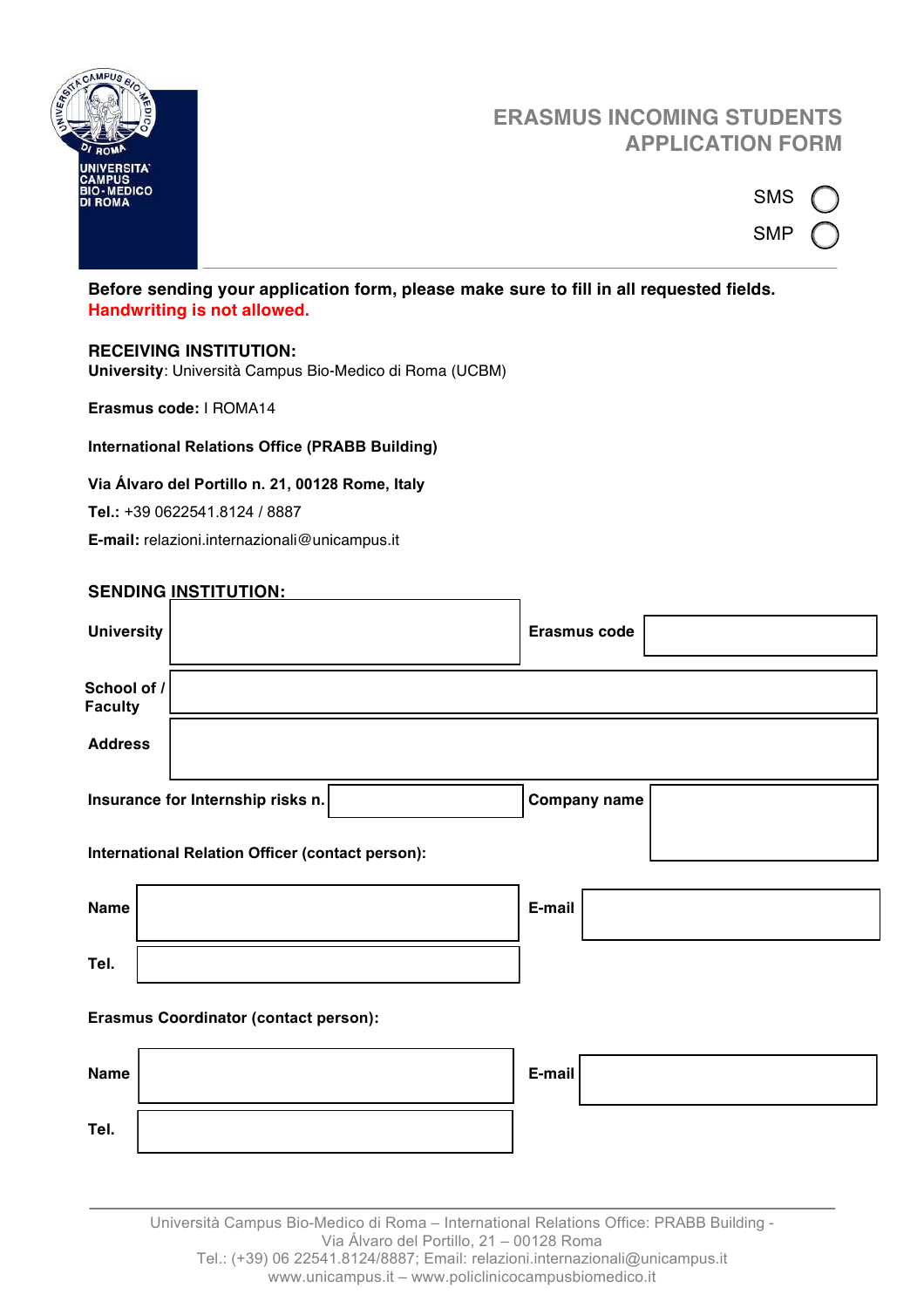# **STUDENT INFORMATION:**

| <b>Name</b>                                                                                                                                                                                                                    |  |  |  |  |  |  |
|--------------------------------------------------------------------------------------------------------------------------------------------------------------------------------------------------------------------------------|--|--|--|--|--|--|
| <b>Surname</b>                                                                                                                                                                                                                 |  |  |  |  |  |  |
| Date of birth (dd/mm/yyyy)                                                                                                                                                                                                     |  |  |  |  |  |  |
| Place of birth (city and country)                                                                                                                                                                                              |  |  |  |  |  |  |
| <b>Nationality</b>                                                                                                                                                                                                             |  |  |  |  |  |  |
| <b>Female</b><br><b>Male</b>                                                                                                                                                                                                   |  |  |  |  |  |  |
| Passport n.                                                                                                                                                                                                                    |  |  |  |  |  |  |
| <b>Home Address</b>                                                                                                                                                                                                            |  |  |  |  |  |  |
| E-mail                                                                                                                                                                                                                         |  |  |  |  |  |  |
| Mobile (international code + number)                                                                                                                                                                                           |  |  |  |  |  |  |
| <b>Enrolled at School of /Faculty</b><br>to the<br>year of the course of                                                                                                                                                       |  |  |  |  |  |  |
| study in                                                                                                                                                                                                                       |  |  |  |  |  |  |
| Period of study at UCBM: from (dd/mm/yyyy)<br>to (dd/mm/yyyy)                                                                                                                                                                  |  |  |  |  |  |  |
| <b>First semester</b><br><b>Second semester</b><br>of the academic year (yyyy/yyyy)                                                                                                                                            |  |  |  |  |  |  |
| Duration of stay (in months)                                                                                                                                                                                                   |  |  |  |  |  |  |
| Would you like to have a Buddy student who can help you during your ERASMUS period? YES<br><b>NO</b>                                                                                                                           |  |  |  |  |  |  |
| Have you already been studying abroad? YES<br><b>NO</b>                                                                                                                                                                        |  |  |  |  |  |  |
| If Yes, when? At which Institution?                                                                                                                                                                                            |  |  |  |  |  |  |
| NO<br>Do you have any disability? YES                                                                                                                                                                                          |  |  |  |  |  |  |
| If yes, please specify and say how it might effect your studies:                                                                                                                                                               |  |  |  |  |  |  |
|                                                                                                                                                                                                                                |  |  |  |  |  |  |
|                                                                                                                                                                                                                                |  |  |  |  |  |  |
| Do you have any medical or physical condition or information (food/drug allergies, prescription<br>medication, etc.) that Campus Bio-Medico University of Rome should be aware of? YES<br><b>NO</b><br>If yes, please specify: |  |  |  |  |  |  |
|                                                                                                                                                                                                                                |  |  |  |  |  |  |
|                                                                                                                                                                                                                                |  |  |  |  |  |  |
|                                                                                                                                                                                                                                |  |  |  |  |  |  |
|                                                                                                                                                                                                                                |  |  |  |  |  |  |
| Università Campus Bio-Medico di Roma - International Relations Office: PRABB Building -<br>Via Álvaro del Portillo, 21 - 00128 Roma                                                                                            |  |  |  |  |  |  |

Tel.: (+39) 06 22541.8124/8887; Email: relazioni.internazionali@unicampus.it www.unicampus.it – www.policlinicocampusbiomedico.it